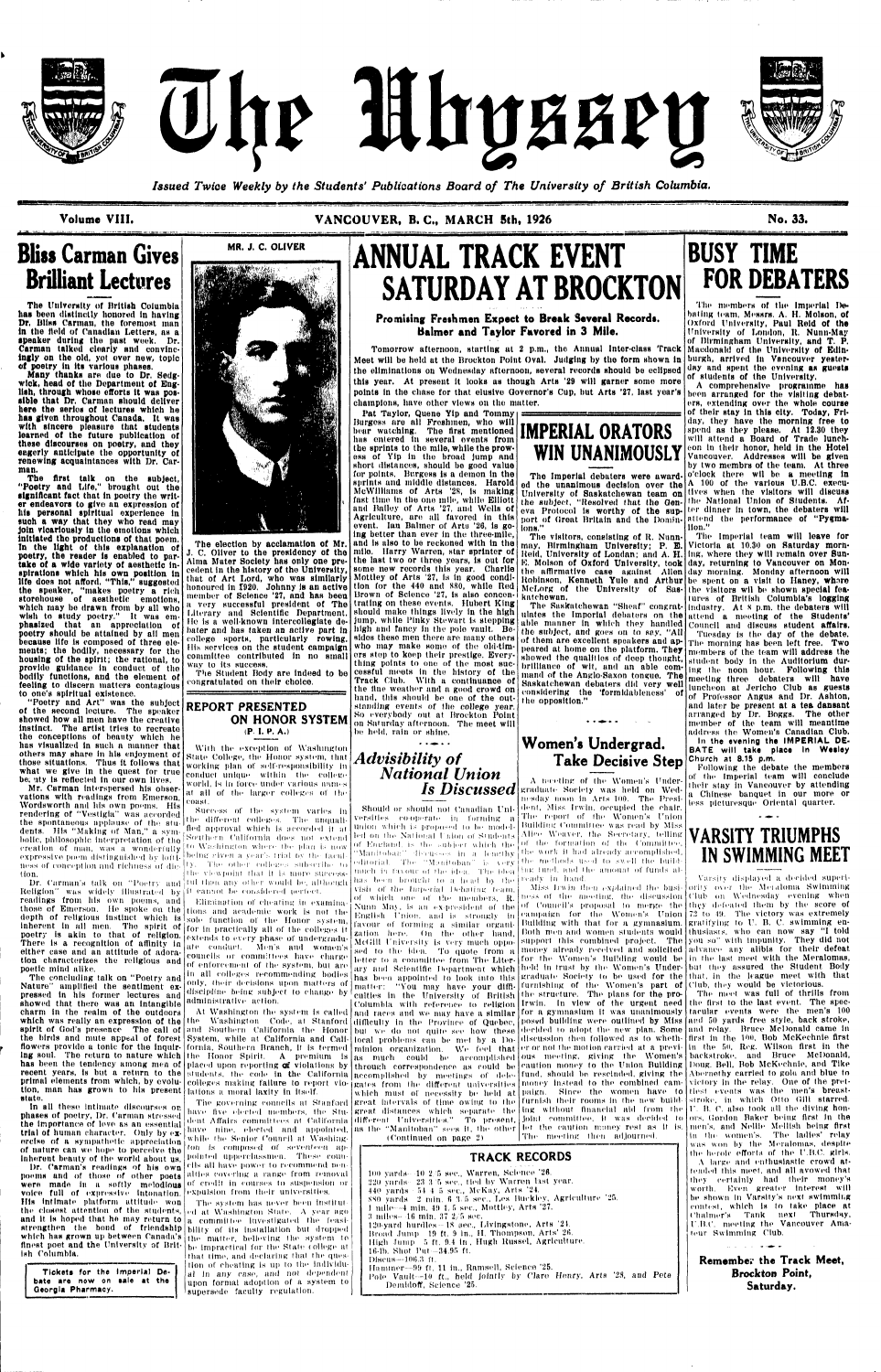**MARCH 5TH, 1926** 

 $\boldsymbol{2}$ 

The Huyssey (Member of Pacific Inter-Collegiate Press Association). Issued every Tuesday and Friday by the Student Publications Board of the University of British Columbia, West Point Grey. Phone: Varsity 1434

Mail Subscriptions rate: \$3. per year. Advertising rates on application.

**Editorial Staff** 

EDITOR-IN-CHIEF-A. Earle Birney. Senior Editors-Miss Sadie Boyles and Miss Marion Smith Associate Editors-David Warden, Don Calvert, Miss Kathleen Baird and

Miss Florence Cassidy<br>Miss Florence Cassidy<br>Feature Editors---Eric Dunn, E. Morrison and G. Vincent.<br>Assistant Editors----Miss Dorothy Arkwright, Miss Alice Weaver.<br>P. I. P. A. Editor---George Davidson.

**Business Staff** Business Manager-Harold G. McWilliams. Advertising Manager-J. Stanley Allen.<br>Circulation Manager--Digby Leigh

Editors-for-the-lasue:

Senior, William Murphy; Associate, Kathleen Baird; Assistant, Dorothy Arkwright

# THE PERSONAL ELEMENT IN ELECTIONS

Friendships and personal consideration have always exerted too important an influence in the annual spring election orgic through son to have charge of these balls and which we are again about to pass. Although we admit that the in- have them kept in buildings segretelligent vote is part of the ideal university, yet it seems to us that gated from the University buildings? elections should be something more than just popularity contests.

Not merit, but popularity, symbolized by the backing of a large circle of friends, seems to count. The whole difficulty lies in the fact that many students have not sufficient will-power to support the person who they are inwardly convinced is most suitable. They are swayed by selfish motives in the main---and fear to offend intimate friends or influential persons from whom they hope to derive advantages at some future date. We should, perhaps, commend the foresight of these voters, but unfortunately it concerns only themselves. and not the success of their candidate in office.

In connection with this we feel it necessary to reiterate here our annual warning, especially to the freshman year, against the too enthusiastic campaign. He is probably supporting the weaker person, and it is up to the students to find out for themselves the respective merits of the candidates. Clear, impartial judgment should not be too much to ask, and we feel that an executive more representative of ability and efficiency is more desirable than "keeping in well" with one's friends.

### **Juniors Meet In LATEST ACTIVITIES** IN OTHER COLLEGES

University of Washington, Feb. 25 (P.I.P.).--Definite decision to send a U. of W. track team to the inter-collegiate track meet in June was reached by the Board of Control on Thursday.

Little Theatre Players on Friday evening in the Campus Theatre. This is the first time that a non-professional company has been able to secure the rights of production.

Track season opened here on the 23rd with the inter-class meet. The Seniors took first place, followed by class decided to hire three buses and the Sophs, Juniors and Frosh. The to travel in them Saturday to the remaining half of the meet will be run | track meet. The class purposes to off on the 24th. Fair times were made sell tickets to the meet for the Track in several events, that for the mile Club.<br>being 4:36 and 4-5 seconds, and the All time for the 100 yards being 10 1.5 tend the track meet Saturday should seconds

 $1$  p.m. University of California, Feb. 28th<br>(P.L.P.A.) The U. of C. baseball team has needved an invitation from the Hawalian Islands inviting them. to play ball there during May and June. It is expected that a favorable reply will be made by the end of the week.

Arts '27 held a class meeting Tuesday noon in Arts 100. President Dave Sturdy opened the meeting by outlining the business which the class would be asked to discuss.

**Solemn Conclave** 

The question of a class hike was University of California, Feb. 24th first brought up. In view of the near-<br>(P.I.P.A.)—"Hassan," a tale of Bag- ness of examinations, the members dad, will be given by the University determined not to hold one. The class also went on record as opposed to putting on a pep meting. Dave Sturdy then called upon Hector Munro for a financial report. The treasurer showed that '27, in spite of the class party, still has a satisfactory balance. In view of this fact, the

> All members of '27 wishing to at meet on the campus not later than

# Correspondence

### **ATTENTION!**

The attention of students is called to the following communication from<br>the Bursar to the president of the<br>Alma Mater Society:

T. Wilkinson, Esq., Students' Council.

March 1st, 1926. Dear Mr. Wilkinson: I enclose herewith a note received from Miss Hansford today, in which she complains of a window in her of. term. ffice being broken by a baseball, also one in the kitchen washroom from the same cause.

For your information I might say that I personally have been out at the back of these buildings time after time and stopped students kicking and throwing balls about. I have<br>spoken to Mr. Taylor on several occapresent. sions about the same trouble; but the results seem negligible... Would it not be possible for some responsible per-

This trouble is beginning to take the shape it did at Fairview, and you are well aware of the cost and trouble caused there.

Kindly advise me if you think this trouble can be rectified or not. Yours truly,

F. DALLA8, Bursar.

gard to spelling.

the outing.

I wish to appeal to the student body through your paper. I wish to call attention to the grievous inlustice done by the students in general to a courageous little band of sportsmen. These men are practicing day In and day out at one of Canada's native sports-a long established game, a game at which our forefathers played for centuries--namely, horsehbes! Now these noble fellows do not ask for money or support from the Alma Mater. They merely desire permission to play under the University name; to wear the Gold and Blue in all their intercollegiate competitions. Can the students deny the Aggles the privilege of playing the only game that is loved by us farm-Can they ignore the principles ers? of democracy Insofar as to refuse the game of horseshoes even a sub minor standing?

Yours truly.

### A. HAYSEED, Agric. '99.

# **SENIORS, NOTE!**

The Treasurer of Arts '26 requests that all Arts Seniors who have not already paid their fees, will do so as soon as possible. The co-operation of all Seniors in the payment of fees is particularly necessary because of the heavy expenses connected with the Graduation Ceremonies.



Our stock is large and varied.



**Democracy or Die!** Editor of Ubyssey. Dear Sir:

University of California, Feb. 25th southern champs.

Stanford University, Feb. 25th (P I.P.A.)--With the interclass meet only a week off, the track men are pros and cons of the question and settling down to steady and intensive be prepared to render a definite dework. Sunshine and a dry track are cision when the time comes. allowing the tracksters to get in first class condition.

University of Washington, Feb. 17th  $(P, I, P)$ -U. of W. debaters won a double victory last night, defeating Whitman College and Washington State in two debates on the question of thirty thoroughbred horses and the of Utah this year, with the addition of the organization of the national construction of one of the best stables defense under a single department with three co-ordinate divisions.

University of Idaho (P.L.P.A.)-Young people are not worse than their parents, their grandparents or the people of Socrates' day according to Dr. Ira Landrith, noted lecturer and Instead of teaching 'em to cook and Christian leader.

Half of the honour men graduated from this college 10 years ago are now in "Who's Who," says a dean at Wesleyan college.

LOST-On the day of the Relay, a heather colored overcoat at the end of the fourth lap. This coat was left In a car at this place and has not been seen since. Finder please notify K. Groves, Arts '27, or leave at Students'<br>Council Office.

# **Students' Union** (Continued from Page 1)

side of the case, we shall quote a few everpts from their editorials: "To Canadian Students the National Union of Students must have a special ap-(P.I.P.A.) ... U. of Oregon will meet peal for 'it aims at forming a bond the U. of California basketball team of unity between University Students for the conference title of the Coast. in this country and fostering the idea Oregon is the winner of the northern of a student community embracing conference and California are the all Universities.'" Since this matter will probably be laid before the Student Body at some future date, it behooves all students to think over the

**CURIOUS CLUBS** 

Polo has been added to the list of

athletic activities at the University

 $\sim$  and  $\sim$ 

NOTICE!

play baseball or any other sport

behind the Auditorium or around

the University buildings. An

opportunity may be found to in-

duige in any sport on the play-

ing field near the Agricultural

Students are requested not to

in the west.

Buildings.

good!

# **Students' Tag-Day Is Successful**

The sum of over fifty dollars was realized for the International Student Friendship Fund by the tag-day held last week. This will form part of the fund administered by the World Student Christian Federation, of which the S. C. M. of Canada is a member, for purpose of promoting friendship between students of all races and creeds. The means used are interracial conferences (such as the Pacific Basin Conference to be held in Hawali next year), self-help schemes (in European universities where students still need rehabilitation), relief to students in cases of need or emergency, (such as the Japanese earthquake.) Canadian Students are responsible for the salary of Mr. Nikitin, who is building up a student movement in Bulga ria. Any further contributions to the LS.F.F. may be made to the S.C.M.

Executive. The executive wish to thank all those who helped with the tag day.

Thirty-two women of the University LOST-Small, black Fountain Pen, of Kansas have been chosen to form last Friday in or around Auditorium. the women's rifle squad to shoot in Finder please turn in to the Bookcompetition with other universities. store. sew, they teach 'em to shoot. Not so

> LOST--Night of Musical Society Concert, in auditorium, A GOWN, with name H. M. Underhill embroidered at neck. Finder please return to Clare N. M. McQuarrie, Arte '27, or turn in to bookstore.

You must be a wonderful basketball player.

What makes you think so my foot work?

No, the way you dribble your soup. Ex.

play will be detauited. Play starts at  $(3 \times 0.5)$  for k. Watch the draw for times.

La Causerie. Each member who was

chosen gave in turn a brief descrip-

tion of the next member for the team

and in this way everyone was afforded

ample opportunity of exercising his

French before commencing the ardu-

ous work of spelling. The meeting

which was held at the home of Miss

Gadd, was a great success and did

not break up till a late hour.

 $\overline{1}$ 

**BADMINTON NOTICE** 

rames of the finals in the tournament

must be played this Saturday. Times

ot play will be posted on the draw and

all games must be played to schedule.

Those not present at the time of

Members are reminded that all

Arts '28 baseball will practice at noons on the Canadian Rugby field. Everybody turn out! The interclass games start on Wednesday, March 10th. Come on, Arts '28!



bow light, welted sole and neat

cuban covered heel. A concep-

tion of the Rickard Shoe Co.,

of Boston. Let us show you!

Floor Two H. B. Co.

FOR RENT in new block on UNIVERSITY **BOULEVARD, Near University ATTRACTIVE** 4 and 5-Roomed SUITES with Open Fire, Gas, Etc. **MODERATE RENT, or LEASE** Also, LARGE STORES Suitable for CLUBS, TEA ROOMS, Etc. **London & British North** America Co., Ltd. 626 PENDER STREET, WEST Phone, Seymour 6285 The University **Book Store** Open from 9:30 a. m. to I p. m.  $2 - p$ , m, to  $4 - p$ , m, Saturdays, 9:30 a. m. to 12 noon. Loose-Leaf Note Books, **Exercise Books and Scribblers** At Reduced Prices Also, Graphic and Engineering Paper **Biology Paper, Loose-Leaf Refilia** Fountain Pen Ink Pencils and Drawing Instruments

 $\begin{array}{l} \begin{array}{c} \begin{array}{c} \begin{array}{c} \end{array} \\ \end{array} \end{array} \end{array}$ ALL YOUR BOOK SUPPLIES Sold Here